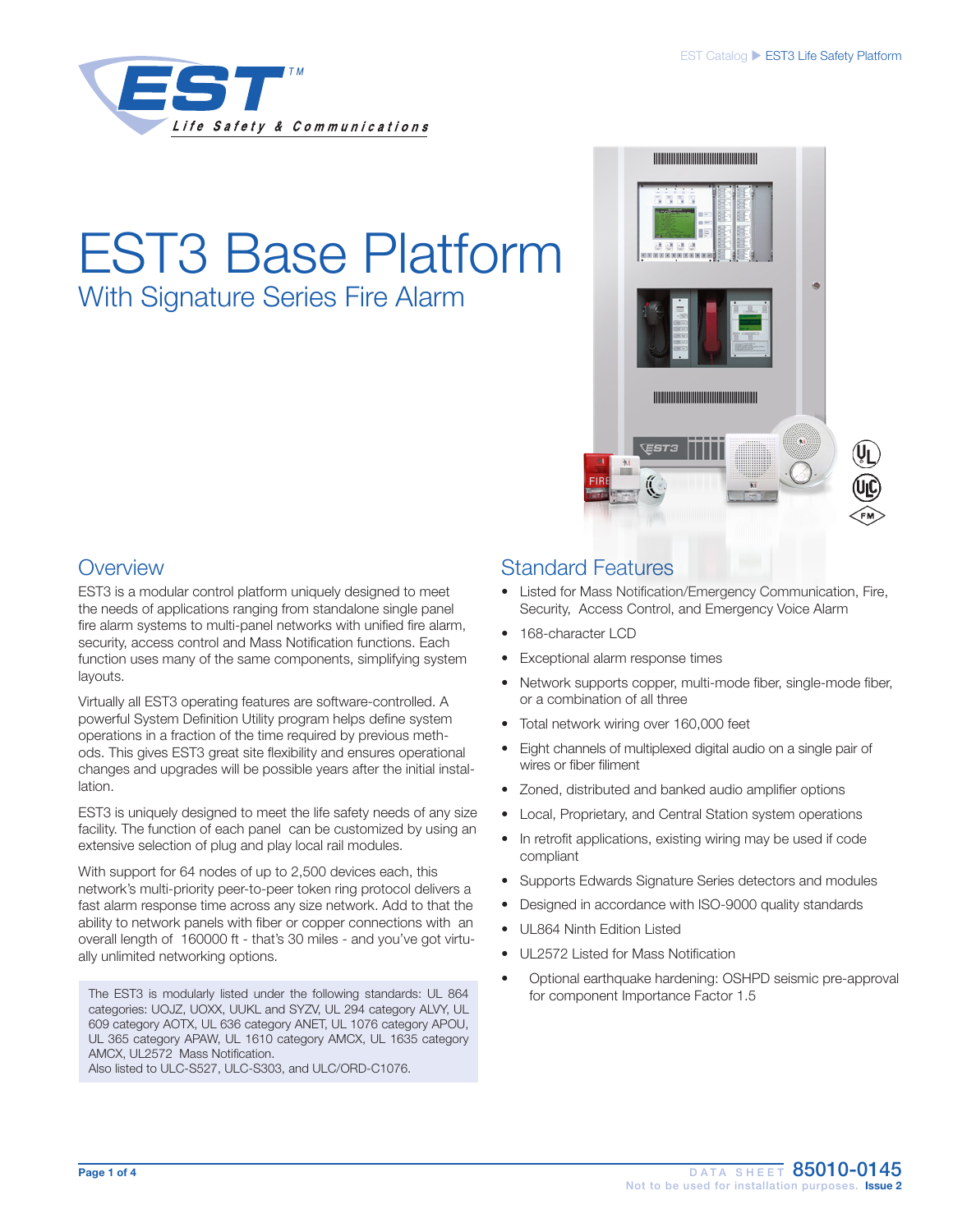## Outstanding Features

EST3 system components are arranged in layers, starting with the backbox and finishing with inner and outer doors. Cabinets are available with room for up to 20 modules and system batteries up to 65 AH. A single 24-volt battery can act as the secondary power supply for all four internal power supplies. Once the backbox is installed, up to four power supplies can be installed in the chassis assembly. The power supplies use a unique paralleling arrangement that ensures the optimum use of each supply. Each supply has the capacity to deliver up to 7 amps at 24 Vdc (28 amps total).

## Digital Audio

EST3 digitized audio can deliver up to eight audio messages *simultaneously* over a single pair of wires! This is plenty of capacity for both live and pre-recorded messages. EST3 easlly supports the needs of mass notification messaging, and fire alarm messaging by providing the ability to bring not only pre-recorded messages but also live voice messaging supporting not only evacuation announcments but the messaging needed to support the risks that may require shelter-in-place and relocation messaging.

All audio messages and live pages originate at the Audio Source Unit (ASU) that can store up to 100 minutes pre-recorded audio

The function of each life safety network panel is determined by the Local Rail Modules (LRMs) plugged into the panel's chassis. An extensive variety of modules are available, including central processing units, input/output circuit modules, communication modules, security/access control modules, and audio amplifier modules.



messages as .wav files. These messages can be automatically directed to various areas in a facility under program control. On the receiving end, zoned amplifiers installed in remote fire alarm cabinets receive and decode the digital messages. The messages are then amplified and sent out to the speakers.

The top layer of the LRMs is referred to as the user interface layer. This layer is made up of the Main Display Interface module and a system of generic control/display modules. Any control/display module can mount on any LRM. This maximizes flexibility of design for custom systems. The inner and outer doors finish and secure the enclosure.

A single panel can support up to 2,500 addressable points, provide 28 amps @ 24 Vdc, provide access control for up to 124 doors, and still have room for future expansion. If a single panel is not large enough or you need to distribute functionality throughout the project, then you can network up to 64 panels together!

## Networking/Communications

The EST3 Life Safety Network uses a multi-priority peer-to-peer token ring protocol. The protocol gives EST3 the exceptionally fast alarm response time of less than three seconds across the network, virtually independent of the total number of nodes. The EST3 token ring network configuration also affords long distances between panels. The distance between any three panels on #18 AWG (1.0 mm²) is 5,000 ft (1,523m) for both network control and digital audio signals. Supporting a maximum of 64 panels on a network, the total network length can be in excess of 160000 ft (48768m). Network and audio communication are via RS-485 serial ports. Each two-wire circuit supports Class A (Style 7) or Class B (Style 4) wiring configurations. Fiber optic media is also available.

As an indication of the high level of system integration, off-premise communications is handled by the Modcom modem communicator module. This module provides the Digital Alarm Communicator Transmitter (DACT) function, sending system status signals for up to 255 accounts to up to 80 different central monitoring stations and/or commercial paging carriers. The Modcom also acts as a V.32bis 14.4K-baud modem for uploading and downloading of system access control data remotely via the telephone network.

The availability of eight different channels opens a number of new *simultaneous* notification possibilities:

- 1) Live voice page for MNEC or fire-related instructions;
- 2) Emergency floor evacuation/notification message;
- 3) Alert message on floors above and below the emergency;
- 4) Stairwell evacuation reinforcement message;
- 5) Elevator cab information messages;
- 6) Lobby message instructing occupants to exit the building;
- 7) Concourse instructions to occupants not to enter the lobby;
- 8) Other instructions to areas not directly affected by the emergency.

Any combination of the eight audio channels can be automatically directed to any or all areas of the building, with total manual override as required. Eight channel capability assures that one message is never interrupted in order to process another, a common fault with two-channel systems. This eliminates any chance of confusing the occupants with conflicting messages.

Survivability is also an integral part of EST3's digitized audio system. Default audio messages are continuously transmitted to all network amplifiers by the ASU. These messages provide audio supervision for the digital audio chain, and act as a default signal if the network data circuit fails or should message control information fail to reach the ASU. If the audio data circuit fails, each amplifier generates a 1KHz temporal (3-3-3) tone that is transmitted during an alarm. In the event of an amplifier failure, a backup audio amplifier is automatically substituted for the failed amplifier in the cabinet, restoring audio capability. In the unlikely event of multiple amplifier failures, the backup amp replaces the amplifier actively processing the highest priority message in the cabinet. When messages are no longer directed to a failed amplifier such as when a high priority page message ends, the backup amp is dynamically reassigned to the next highest priority failed amplifier actively processing messages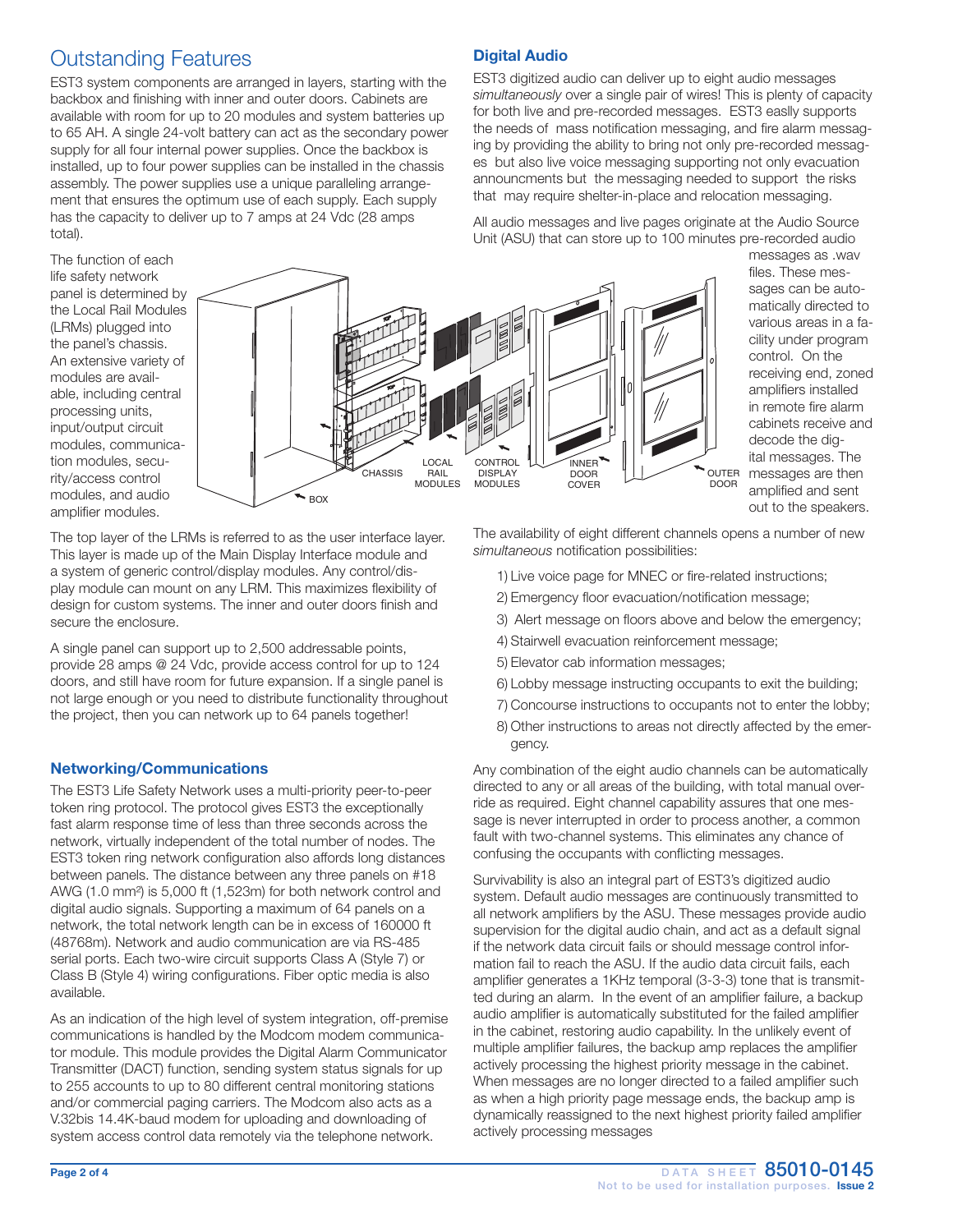The Firefighters Telephone Control unit (FTCU) provides two-way communications between remotely located phones and the fire command center. The alphanumeric display makes operation intuitive, and a single switch permits the phone signals to be used to issue pages in the facility.

Digitized audio increases notification messaging flexibility, reduces wiring and installation costs, provides enhanced supervision and survivability, and is easy to use.

### Enhanced Reliability & Survivability

The EST3 uses distributed technology, designed to survive expected and unexpected events including earthquakes. Simple-to-install kits provide internal hardening that meets ;requirements defined by *Uniform Building Code* (UBC 1997); *International Building Code* (IBC 2006); and, *Acceptance Criteria for Seismic Qualification by Shake-Table Testing of Nonstructural Components and Systems* (AC-156). Seismic component importance factor of 1.5 can be met by adding appropriate anchorage for local conditions. There is no need for special installation methods for EST3 field devices including signals and detection devises. By following standard mounting methods, along with any local requirements, seismic Importance Factor 1.5 may be gained in order to further enhance system survivability.

On the initiating side, intelligent Signature Series detectors can make alarm decisions on their own, and do not involve other system components in this important decision-making process. Sensor-based technology must communicate data to a remotely located common panel where alarm decisions are made. Failure of this centralized processor can cripple sensorbased systems. With EST3, a panel CPU failure does not disable a panel's ability to provide protection. In the event of a CPU failure, the intelligent device controllers can still receive alarms and distribute the alarm information to all other modules in the panel. Modules in the panel are capable of responding with a programmed standalone alarm response.

When a network is wired in a Class B configuration, a single break or short on the wiring isolates the system into two groups of panels. Each group continues to function as a peer-to-peer network, working with their combined databases. When wired using a Class A configuration, a single break or short on the network wiring causes the system to isolate the fault, and network communication continues uninterrupted – without any loss of

# Typical Wiring